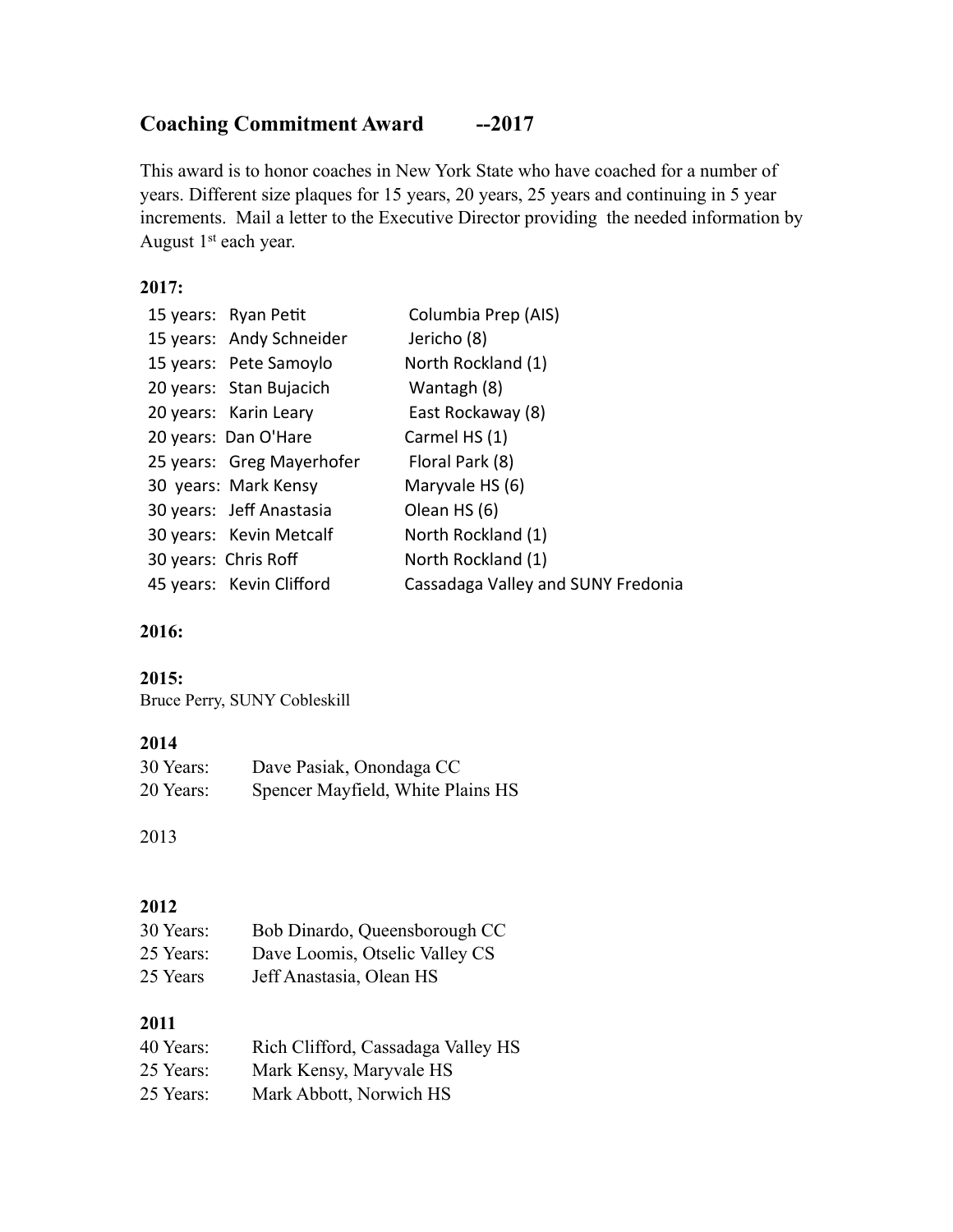| Lou Gambeski, Smithtown East HS |
|---------------------------------|
| David Lieber, Friends Seminary  |
| Steve Podias, Brooklyn College  |
| AJ Higby, Wallkill HS           |
|                                 |

## **2009**

| 45 Years: | Mike Delval, Woodlands, Alexander Hamilton, Rye |
|-----------|-------------------------------------------------|
| 25 Years: | Dave Pasiak, Onondaga CC                        |
| 25 Years: | Tom Blackford, Fayetteville-Manlius HS          |

| 2008      |                                       |
|-----------|---------------------------------------|
| 40 Years: | Charles Granby, Campus Magnet HS      |
| 35 Years  | Bill Merna, Ogdensburg FA             |
| 35 Years  | Dick O'Neill, Monticello HS           |
| 25 Years  | Greg Mayerhofer, Floral Park HS       |
| 25 Years  | Pete Cerrone, Farmingdale HS          |
| 25 Years  | Stephanie Joannon, Port Washington HS |
| 20 Years  | Jeff Anastasia, Olean HS              |
| 15 Years  | Stan Bujacich, Wantagh HS             |
| 15 Years  | Shari Rossler, Massapequa HS          |
| 15 Years  | Spencer Mayfield, White Plains HS     |

### **2007**

| $35+Years:$ | Fred Ahart, Roscoe CS            |
|-------------|----------------------------------|
| 30 Year:    | Al Knapp, V-V-S CS               |
| 20 Years:   | Dave Loomis, Otselic Valley CS   |
| 20 Years:   | Jerry Downey, Jmes I. O'Neill HS |
| 15 Years:   | Steve Podias, Brooklyn College   |

### **2006**

| Floyd Bank                                                                                                        |
|-------------------------------------------------------------------------------------------------------------------|
| Bill Aberer, LaSalle Academy                                                                                      |
| Rich Clifford, Cassadaga Valley HS                                                                                |
| John Baumiller, Patchogue-Medford HS                                                                              |
| Mike Daley, Nazareth College                                                                                      |
| Mark Abbott, Norwich HS                                                                                           |
| Larry Behm, Onondaga HS                                                                                           |
| Henry Nyberg, Hancock HS                                                                                          |
| Frank Rotundo, Niagara CC                                                                                         |
| 50 Years:<br>35 Years:<br>35 Years:<br>25 Years:<br>25 Years:<br>20 Years:<br>20 Years:<br>20 Years:<br>20 Years: |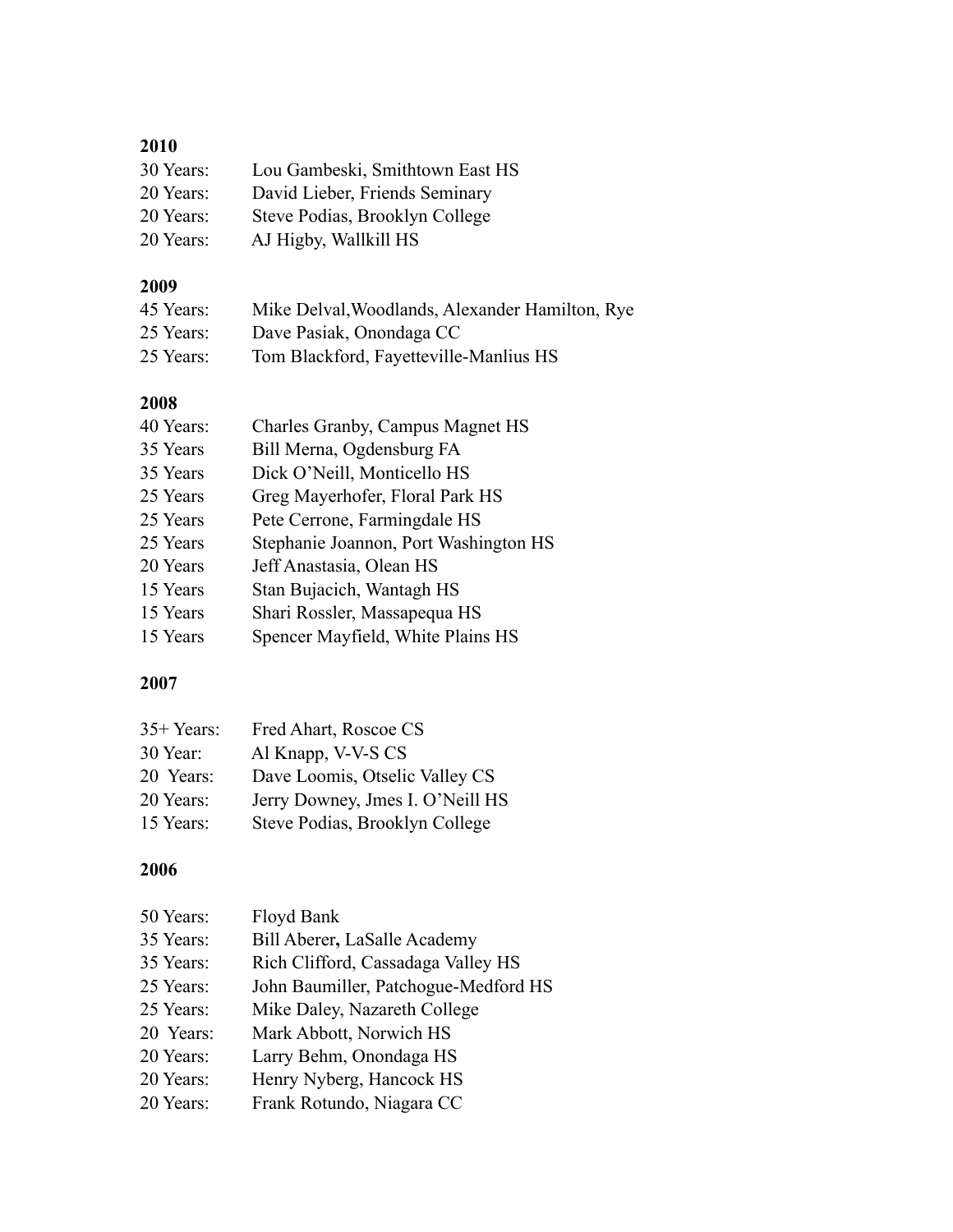| 20 Years: | Joe McCarthy, SUNY Cobleskill |
|-----------|-------------------------------|
| 15 Years: | Dayna Fisher, Wells CS        |
| 15 Years: | Lori Potter, West Seneca West |

| 30 Years: | Bob Piano, Columbia-Greene C.C. |
|-----------|---------------------------------|
| 30 Years: | Gran Roe, Cold Spring Harbor HS |
| 30 Years: | Michele Tidick, Vestal HS       |
| 25 Years: | Bob DeBonis, Freeport HS        |
| 25 Years: | Peter Cerrone, Farmingdale HS   |
| 25 Years: | Mike Daley, Nazareth College    |
| 25 Years: | Bob DiNardo, Concordia College  |
| 25 Years: | John Martino, Brewster HS       |
| 25 Years: | Steve Muzzi, Geneva HS          |
| 25 Years: | Mark Woitach, Johnson City HS   |
| 20 Years: | Lou Panzanaro, Peekskill HS     |
| 20 Years: | Henry Sassone, North Salem HS   |
| 20 Years: | Bill Thom, Croton-Harmon HS     |
| 15 Years: | Karen Schuster, Livonia HS      |
|           |                                 |

### **2004**

| 46 Years: | John Volpe, Yonkers Sacred Heart HS           |
|-----------|-----------------------------------------------|
| 40 Years: | Mike Del Val, Rye HS                          |
| 35 Years: | Dick O'Toole, Edison Tech + Nazareth College  |
| 35 Years: | Jim Kenny, Rome Catholic HS                   |
| 30 Years: | Mike Decillis, Canisius College               |
| 30 Years: | Andy Gargiulo, Bethpage, St. John the Baptist |
| 30 Years: | Phil Kahler, St. John Fisher College          |
| 25 Years: | Tom Gargiulo, Bethpage HS                     |
| 20 Years: | Dave Pasiak, Onondaga CC                      |
| 20 Years: | Greg Mayerhofer, Floral Park Memorial HS      |
| 20 Years: | Daniel Taveras, The Browning School           |
| 20 Years: | Buddy Wleklinski, CBA, Syracuse               |
| 15 Years: | James Curcio, Wheatley HS                     |
|           |                                               |

# **2003**

15 Years: Shane Barton, Sharon Springs HS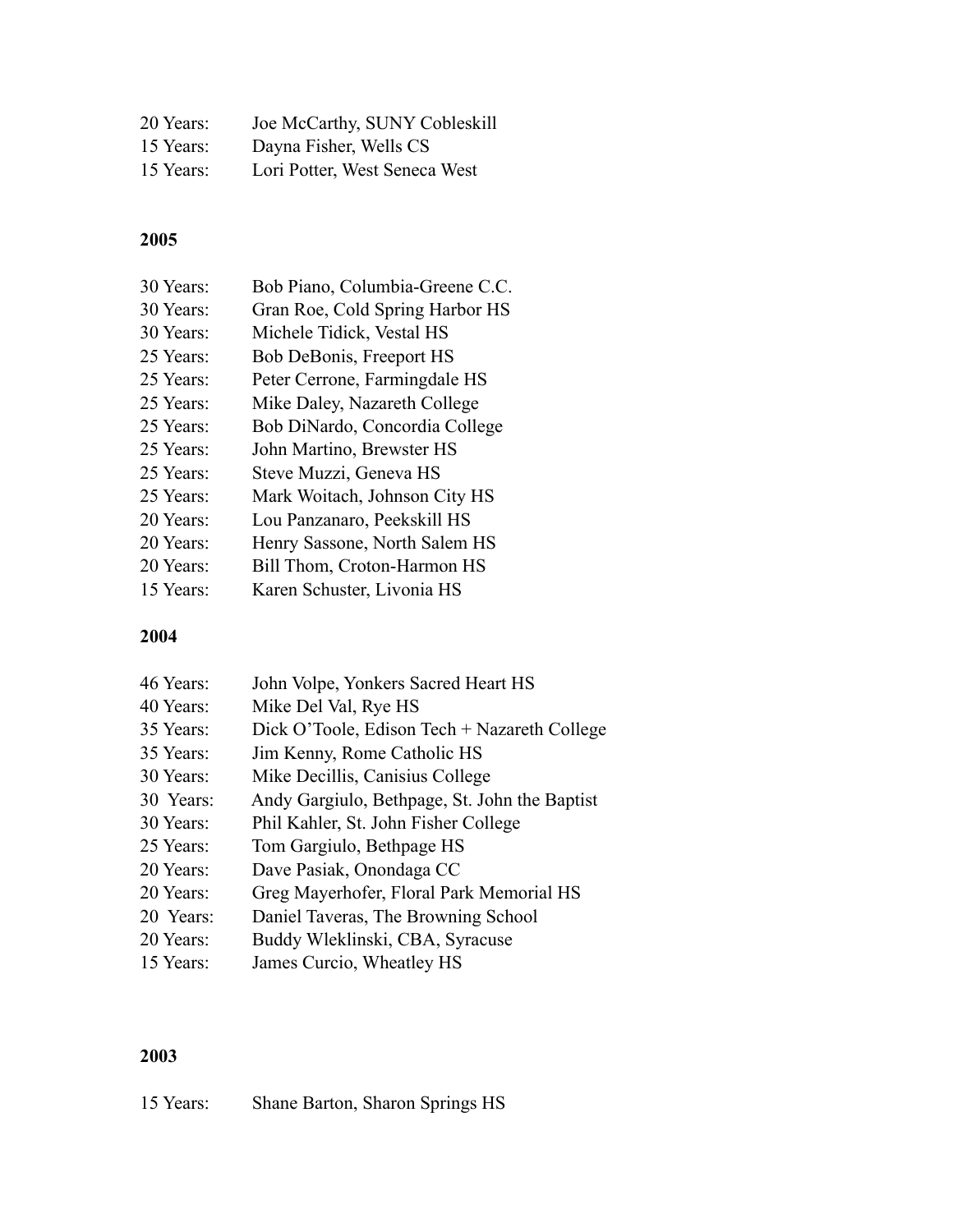| 15 Years: | George Gordon-Gouverneur HS           |
|-----------|---------------------------------------|
| 15 Years: | Jim Johnson, Greece-Athena HS         |
| 15 Years: | Chad Keysor, Saranac CS               |
| 15 Years: | Dave Loomis- Otselic Valley           |
| 15 Years: | Tom Nowak, Elba Jr-Sr HS              |
| 15 Years: | Karen Schuster - Livonia HS           |
| 20 Years: | Charlie Clark- Madrid Washington HS   |
| 20 Years: | Bob DiNardo - Baruch College          |
| 20 Years: | Ron Gotham, Colton-Pierrepont HS      |
| 20 Years: | Joe Jubinville- St. Lawrence CS       |
| 20 Years: | Pat McGuire, Lisbon CS                |
| 20 Years: | Bob Montana, Union College            |
| 20 Years: | Larry Stockwell, Waterville CS        |
| 20 Years: | Rich Wrase, Suffolk C.C.              |
| 25 Years: | Mike Adey, N.Y. Mills HS              |
| 25 Years: | Jerry Hourihan - Canton HS            |
| 25 Years: | Doug Loffler - Lisbon HS              |
| 25 Years: | Jeff Risener - Roslyn HS              |
| 25 Years: | Ron Semerano, Port Jervis HS          |
| 30 Years: | Charlie Folsom- Harrisville HS        |
| 30 Years: | Bill Merna, Ogdensburg FA             |
| 30 Years: | Dick O'Neill, Monticello HS           |
| 30 Years: | Gary South, Brushton-Moira HS         |
| 30 Years: | Bruce Tallon, St. Lawrence University |
| 30 Years: | Erich VonSchiller- Canton Tech        |
| 35 Years: | Jim McGowan, Bellport HS              |
| 35 Years: | Pat Monti, Niagara Falls Catholic HS  |
| 40 Years: | Jack Halloran, Whitney Point HS       |

*15 Years:* Jack Alesi, Xaverian *15 Years:* Jeff Anastasia, Olean *15 Years:* Gary DeCesare, St. Raymond's *15 Years:* Jerry Downey, S.S. Seward *15 Years:* Mark Kensy, Maryvale *15 Years:* David Lemery, Waterville *20 Years:* Tom Blackford, Fayetteville-Manlius